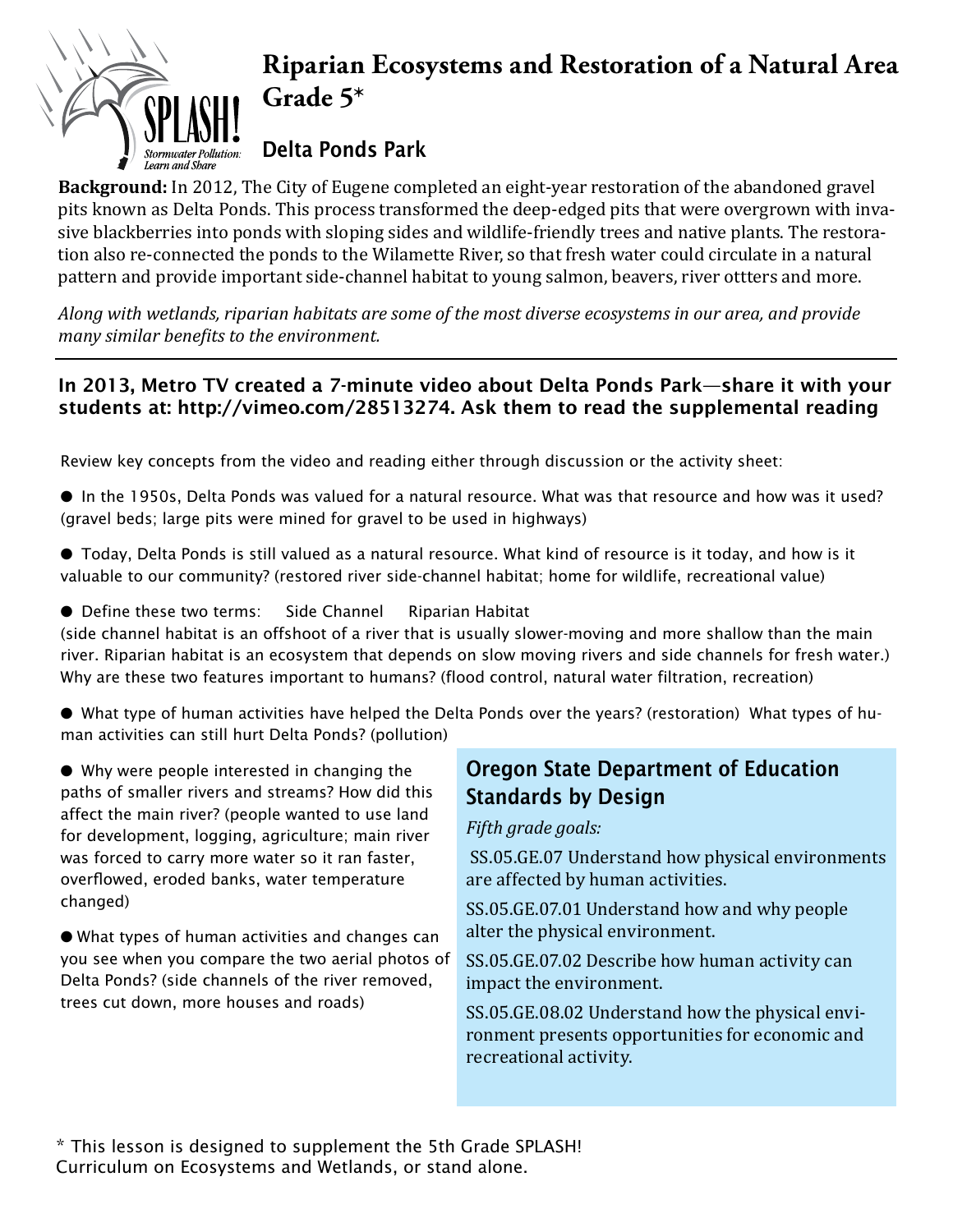

# **Grade 5 Unit Ecosystems and Wetlands** Riparian Habitat Worksheet

After viewing the video about Delta Ponds and reading about helping riparian habitats, answer the following:

● In the 1950s, Delta Ponds was valued for a natural resource. What was that resource and how was it used?

● Today, Delta Ponds is also valued as a natural resource. What kind of resource is it today, and how is it valuable to our community?

● Define these two terms: Side Channel:

Riparian Habitat:

Why are these two features important to humans?

● What type of human activites have helped the Delta Ponds over the years?

● What types of human activities can hurt Delta Ponds?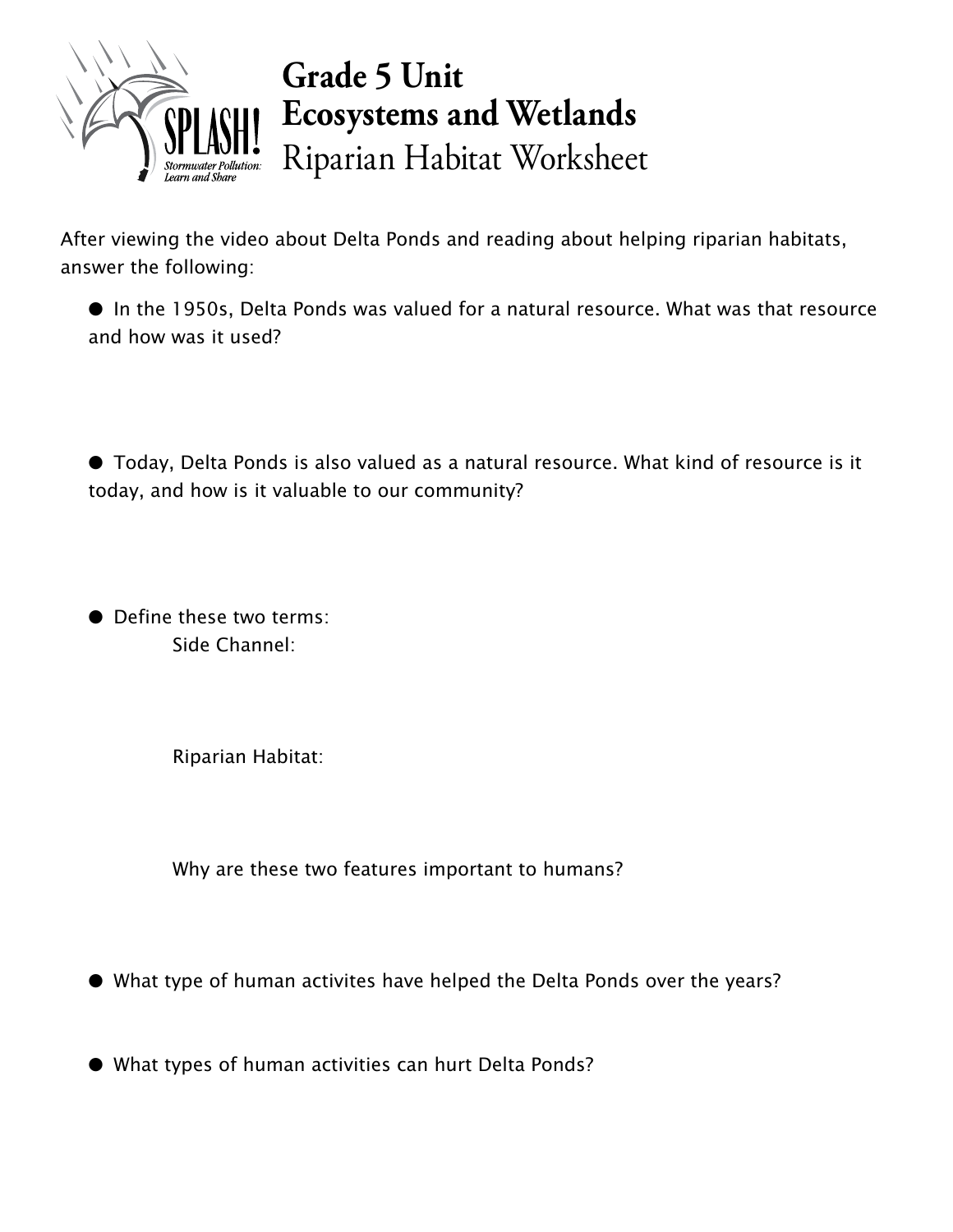

Compare these diagrams of changes in side channels near Junction City from 1850-1995. Why do you think people were interested in changing the smaller rivers and streams? How could this affect the main river?

Look carefully at the two aerial views below of Delta Ponds taken 27 years apart. What types of human activities and changes can you see when you compare the two photos?

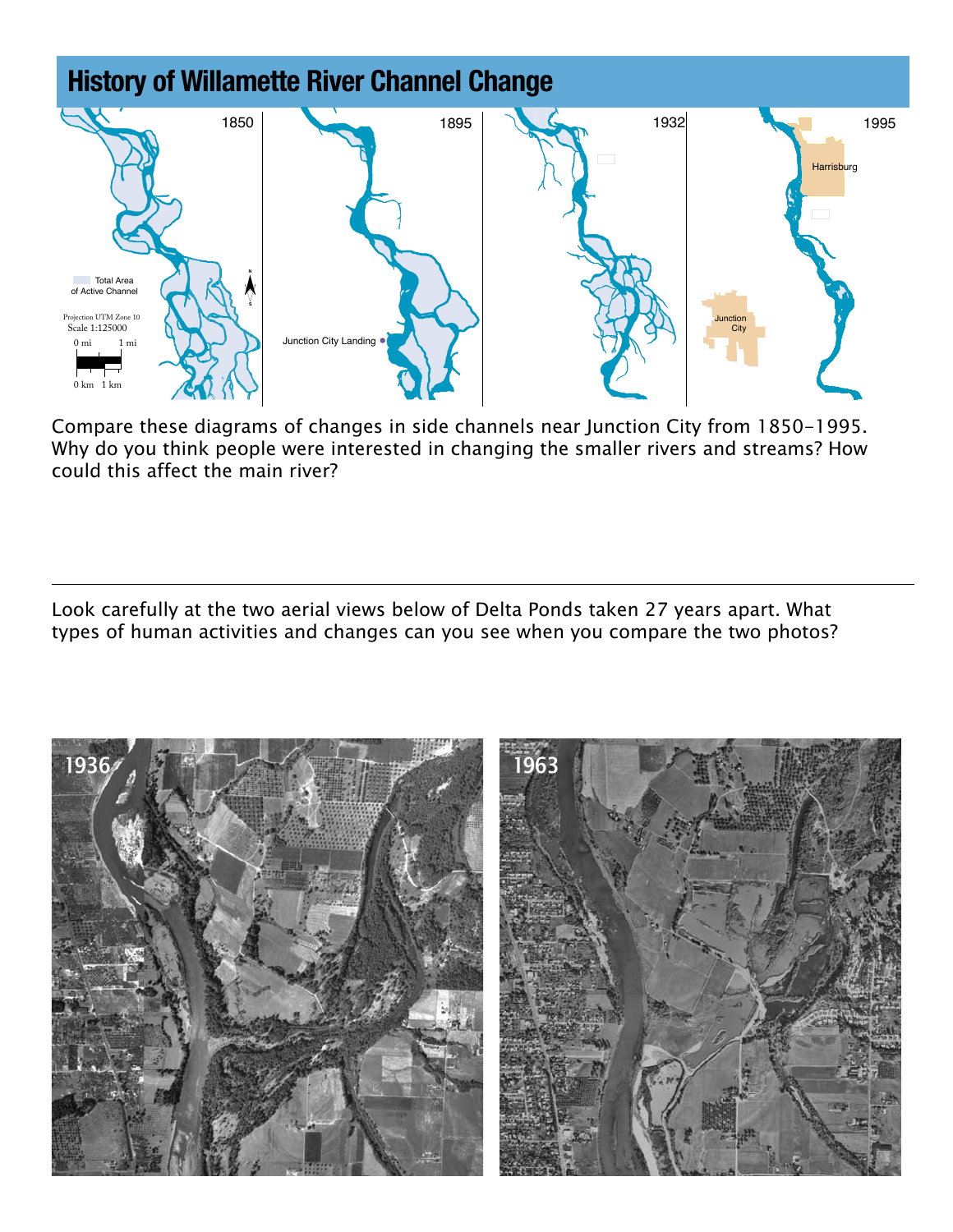

# **5th Grade Unit Ecosystems and Wetlands**



## Strategies for Helping Riparian Habitats\*

#### **Characteristics**

Riparian habitats are those adjacent to rivers and streams or occurring on nearby floodplains and terraces. Riparian habitats are shaped and maintained through seasonal flooding and soil deposits. Floods can replenish nutrients and recharge groundwater. Riparian habitats occur along rivers and streams at all elevations, from valley bottom floodplains to alpine torrents. Riparian habitats also include springs, seasonal streams, and many low elevation floodplains confined by valleys.

Riparian habitats vary from sparsely vegetated areas to cottonwood gallery forests due to flood dynamics. Plant composition is influenced by elevation, stream gradient, floodplain width, and flooding events. Throughout most of the state, riparian vegetation is mostly dominated by deciduous trees and shrubs, such as bigleaf maple, alders, aspen, cottonwood, dogwood, willows and Oregon white ash. Conifers, such as pines and spruce, dominate some riparian woodlands at higher elevations. Shrub thickets in the Northern Basin are dominated by deciduous shrubs, such as several

species of willow, birch, alder, and chokecherry. Riparian meadows are also found in the Northern Basin and Range and are dominated by grasses, sedges and rushes.

#### Conservation Overview

Riparian habitats often have high species diversity and are critical for wildlife. These habitats are important to species that prefer moist shrubby or forested habitats. Riparian areas provide essential wintering habitat and travel corridors for songbirds, mountain quail, white-tailed deer, and other wildlife. In arid areas such as the Blue Mountains and Columbia Plateau, riparian habitats can provide abundant insects, plants, and moisture throughout the year. Riparian meadows include natural spring habitats that are extremely important for a wide variety of species, including greater sage-grouse chicks and butterflies.

In addition to providing habitat for birds and other wildlife, riparian habitats have important ecological functions. Healthy riparian vegetation protects banks from erosion, influences in-channel aquatic habitats, maintains favorable water temperature for fish through shading, filters runoff, and provides nutrients. Riparian vegetation creates slow moving water and increases habitat variety in valley bottoms.

*\*Excerpted from the report on Oregon Conservation Strategy, February 2006 Oregon Department of Fish and Wildlife 287*